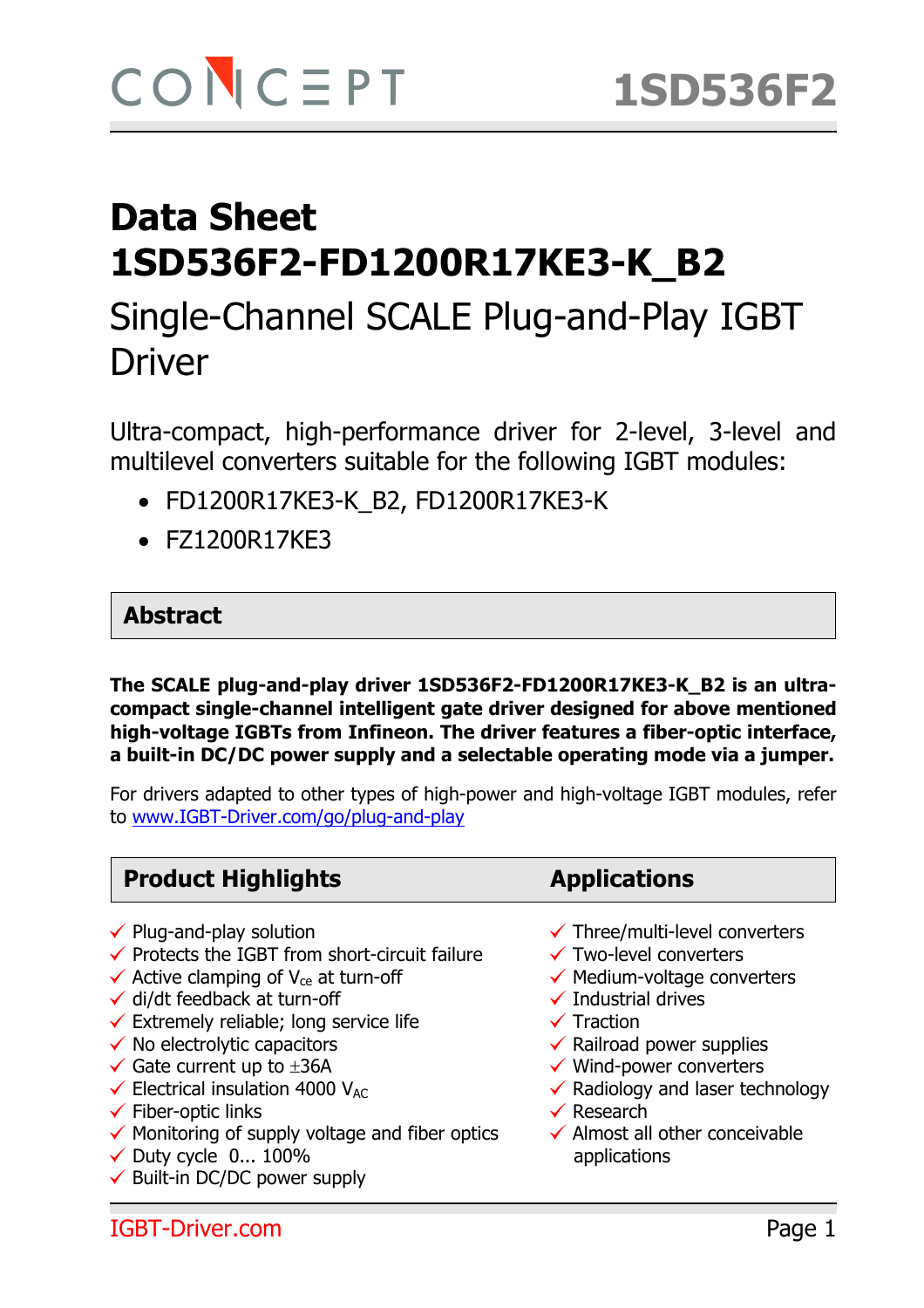#### **Important Notes**

This data sheet contains only product-specific data. For a detailed description, mustread application notes and common data that apply to the whole series, please refer to the "Description & Application Manual for 1SD536F2 SCALE High-Power IGBT Drivers".

When applying SCALE plug-and-play drivers, please note that these drivers are specifically adapted to a particular type of IGBT module. Therefore, the type designation of SCALE plug-and-play drivers also includes the type designation of the corresponding IGBT module. **These drivers are not valid for IGBT modules other than those specified. Incorrect use may result in failure.**

#### **Mechanical and Electrical Interfaces**

Dimensions: 193 x 50mm. Mounting Principle: Direct screw mount on IGBT.

| <b>Interface</b>                                                                                                                               | <b>Remarks</b>                                                                                                                                                                             | Part type #                                                                                    |  |
|------------------------------------------------------------------------------------------------------------------------------------------------|--------------------------------------------------------------------------------------------------------------------------------------------------------------------------------------------|------------------------------------------------------------------------------------------------|--|
| Drive signal input (Standard)<br>Drive signal input (Opt. 01)<br>Status output (Standard)<br>Status output (Opt. 01)<br>Power supply connector | Fiber-optic receiver (Notes 16,18)<br>Fiber-optic receiver (Notes 16,20)<br>Fiber-optic transmitter (Notes 16,19)<br>Fiber-optic transmitter (Notes 16,21)<br>On-board connector (Note 17) | <b>HFBR-2522</b><br><b>HFBR-2412Z</b><br><b>HFBR-1522</b><br><b>HFBR-1412Z</b><br>77315-101-05 |  |
| <b>Power supply connector</b>                                                                                                                  | <b>Designator</b>                                                                                                                                                                          | <b>Pin numbers</b>                                                                             |  |
| Ground<br>Supply voltage                                                                                                                       | <b>GND</b><br>$V_{DC}$                                                                                                                                                                     | 1, 2, 4, 5<br>3                                                                                |  |

#### **Absolute Maximum Ratings**

| <b>Parameter</b>                | <b>Remarks</b>              |       | Min Max | <b>Units</b>  |
|---------------------------------|-----------------------------|-------|---------|---------------|
| Supply voltage $V_{DC}$         | VDC to GND (Note 1)         |       | 16      | ۷             |
| Gate peak current $I_{out}$     | Note 8                      | -36   | $+36$   | A             |
| Average supply current $I_{DC}$ | Note 3                      |       | 500     | mA            |
| Output power DC/DC converter    | <b>Notes 3,12</b>           |       | 5       | W             |
| Switching frequency             | Note 12                     |       | 10      | kHz           |
| Test voltage (50Hz/1min)        | Primary to output (Note 15) |       | 4000    | $V_{AC(eff)}$ |
| DC-link voltage                 | Note 5                      |       | 1200    | ۷             |
| Operating temperature           | Note 12                     | -40   | $+85$   | °C            |
| Storage temperature             |                             | $-4c$ | $+90$   | °C            |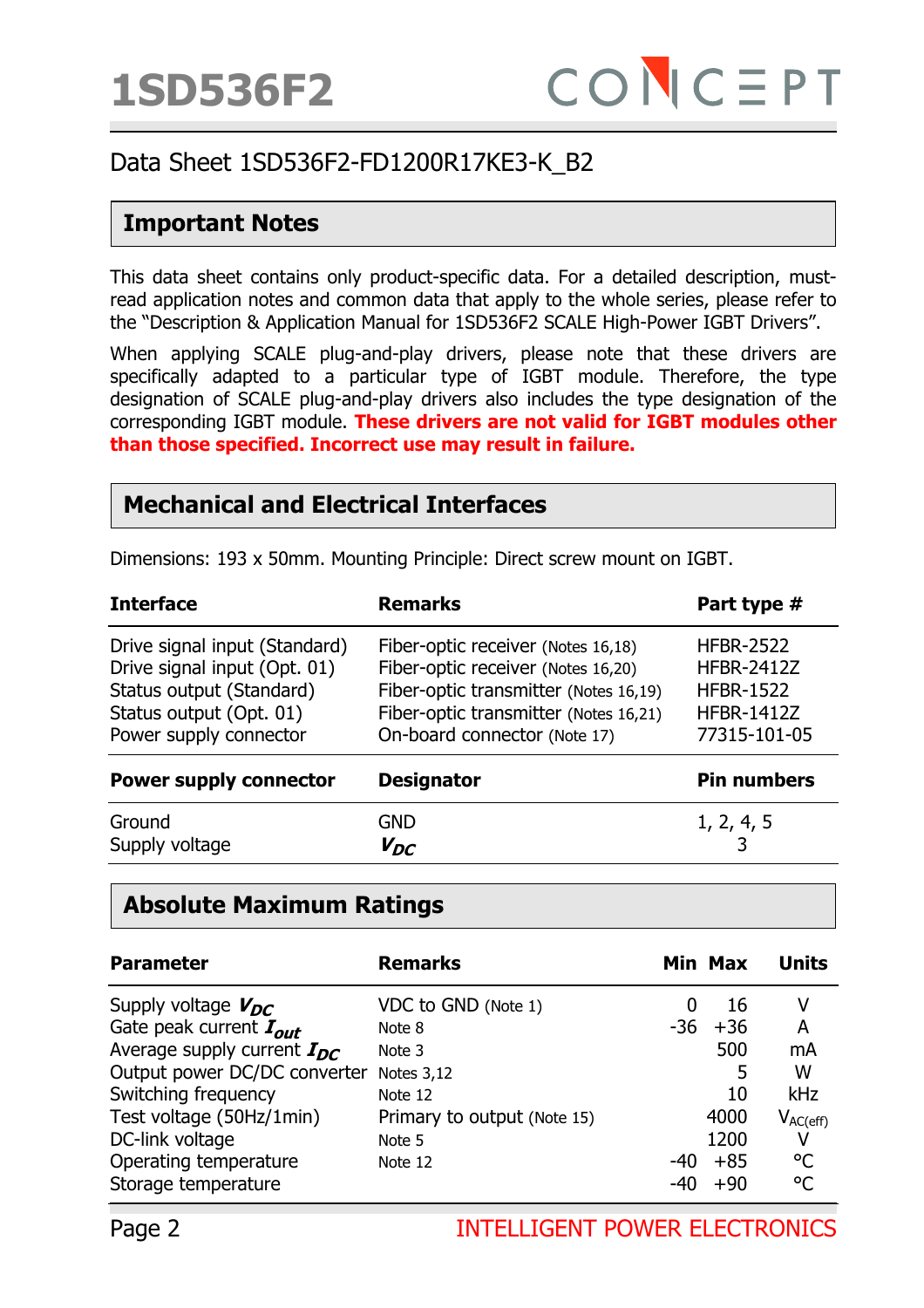## **Electrical Characteristics**

All data refer to +25°C and  $V_{DC}$  = 15V unless otherwise specified

| <b>Power supply</b>                                        | <b>Remarks</b>                               |      | Min Typ. Max |         | <b>Units</b>  |
|------------------------------------------------------------|----------------------------------------------|------|--------------|---------|---------------|
| Nominal supply voltage $V_{DC}$<br>Supply current $I_{DC}$ | VDC to GND (Note 1)<br>Without load (Note 2) | 14.5 |              | 15 15.5 | $\vee$        |
|                                                            | Standard                                     |      | 120          |         | mA            |
|                                                            | Opt. 01                                      |      | 125          |         | mA            |
| Efficiency $\eta$<br>Turn-on threshold $V_{th}$            | Internal DC/DC converter<br>Note 4           |      | 85<br>13     |         | $\%$<br>V     |
| Hysteresis on/off                                          | Note 4                                       |      | 0.6          |         | V             |
| Coupling capacitance $C_{io}$                              | Primary to output                            |      | 15           |         | рF            |
| <b>Short-circuit protection</b>                            | <b>Remarks</b>                               |      | Min Typ. Max |         | <b>Units</b>  |
| V <sub>ce</sub> monitoring threshold                       | Between aux. terminals                       | 50   |              | 60      | V             |
| Response time                                              | 3-level mode (Note 11)                       |      | 8.5          | 9       | μs            |
| Response time                                              | 2-level mode (Note 6)                        |      | 9.5          | 10      | μs            |
| <b>Blocking time</b>                                       | 2-level mode (Note 7)                        |      | 1            |         | S             |
| <b>Timing characteristics</b>                              | <b>Remarks</b>                               |      | Min Typ. Max |         | <b>Units</b>  |
| Turn-on delay <i>t<sub>pd(on)</sub></i>                    | Note 13                                      |      | 350          |         | ns            |
| Turn-off delay t <sub>pd(off)</sub>                        | Note 13                                      |      | 450          |         | ns            |
| Output rise time tr(out)                                   | Note 9                                       |      | 15           |         | ns            |
| Output fall time tr(out)                                   | Note 9                                       |      | 20           |         | ns            |
| Acknowledge delay time                                     | At status output (Note 14)                   |      | 380          |         | ns            |
| Acknowledge pulse width                                    | At status output                             | 0.6  |              | 1.8     | μs            |
| <b>Gate output</b>                                         | <b>Remarks</b>                               |      | Min Typ. Max |         | <b>Units</b>  |
| Turn-on gate resistor Rg(on)                               | Note 8                                       |      | 1.2          |         | Ω             |
| Turn-off gate resistor Rg(off)                             | Note 8                                       |      | 5            |         | Ω             |
| <b>Electrical insulation</b>                               | <b>Remarks</b>                               |      | Min Typ. Max |         | <b>Units</b>  |
| Operating voltage (Note 10)                                | Continuous or repeated                       |      |              | 1700    | $\vee$        |
| Test voltage (50Hz/1min)                                   | Primary to output (Note 15)                  |      |              | 4000    | $V_{AC(eff)}$ |
| Partial discharge extinction volt. IEC1287 / <10pC         |                                              | 1400 |              |         | $V_{AC(eff)}$ |
| Creepage distance                                          | Primary to output                            | 21   |              |         | mm            |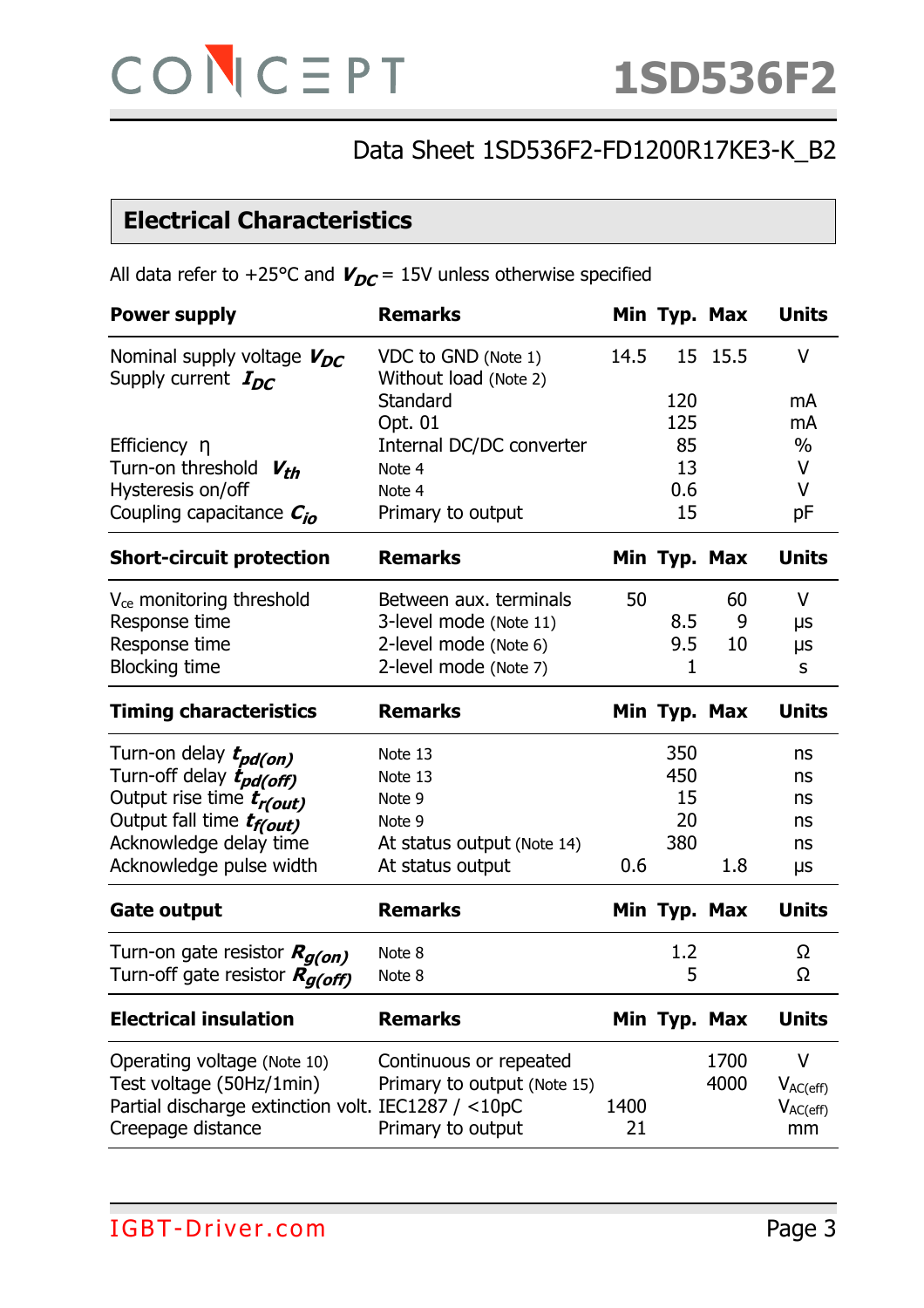#### di/dt feedback **Remarks Remarks**

di/dt feedback implemented Note 22

Footnotes to the key data

- 1) Supply voltages higher than those specified can lead to the destruction of the driver and protection circuits on the output side. The gate-emitter voltage tracks the primary supply voltage. (Not regulated by the supply circuitry or the gate drive unit.)
- 2) Static power consumption of the gate driver.
- 3) If the specified power consumption is exceeded on average, this indicates an overload of the DC/DC converter. The DC/DC converter is not protected against overload.
- 4) Under-voltage monitoring of power supply. For a voltage lower than this limit, the power modules are switched off. The voltage refers to the secondary supply voltage of the gate driver, which is approximately the same as the voltage between VDC and GND.
- 5) This limit is due to active clamping. Refer to the "Description and Application Manual for 1SD536F2 SCALE High-Power IGBT Drivers".
- 6) Pulse width of the direct output of the gate drive unit. (Excluding the delay of the gate resistors.)
- 7) Duration of blocking the command input (keeping the gate driver and the IGBT in the off-state) after fault detection, i.e. power supply under-voltage lock out, or – only in 2-level mode – shortcircuit detection. (For three/multilevel mode, turn-off under the short-circuit condition is managed by the host controller.)
- 8) The gate current is limited by on-board gate resistors.
- 9) Refers to the direct output of the gate drive unit. (Excluding the delay of the gate resistors.)
- 10) Maximum continuous or repeatedly applied DC voltage or peak value of the repeatedly applied AC voltage between the power supply inputs and all other terminals.
- 11) Including the delay of external fiber-optic links. Measured from turn-on transition at direct output of the gate drive unit (excluding the delay of the gate resistors) to the transition of the status signal at the optical receiver on the host controller side.
- 12) Application-specific self-heating of gate drivers and IGBT modules, especially at high switching frequency, must be taken into account. The switching frequency is commonly limited due to switching losses of the IGBT modules. Because CONCEPT cannot predict how the drivers will be incorporated in the user's application, no binding recommended value for self-heating and thus for the maximum useable output power can be made. It is therefore recommended to check the gate driver's ambient temperature within the system.
- 13) Including the delay of external fiber-optic links. Measured from the transition of turn-on or turn-off command at the optical transmitter on the host controller side to direct output of the gate drive unit. (Excluding the delay of the gate resistors.)
- 14) Including the delay of external fiber-optic links. Measured from the transition of turn-on or turn-off command at the optical transmitter on the host controller side to the transition of the acknowledge signal at the optical receiver on the host controller side.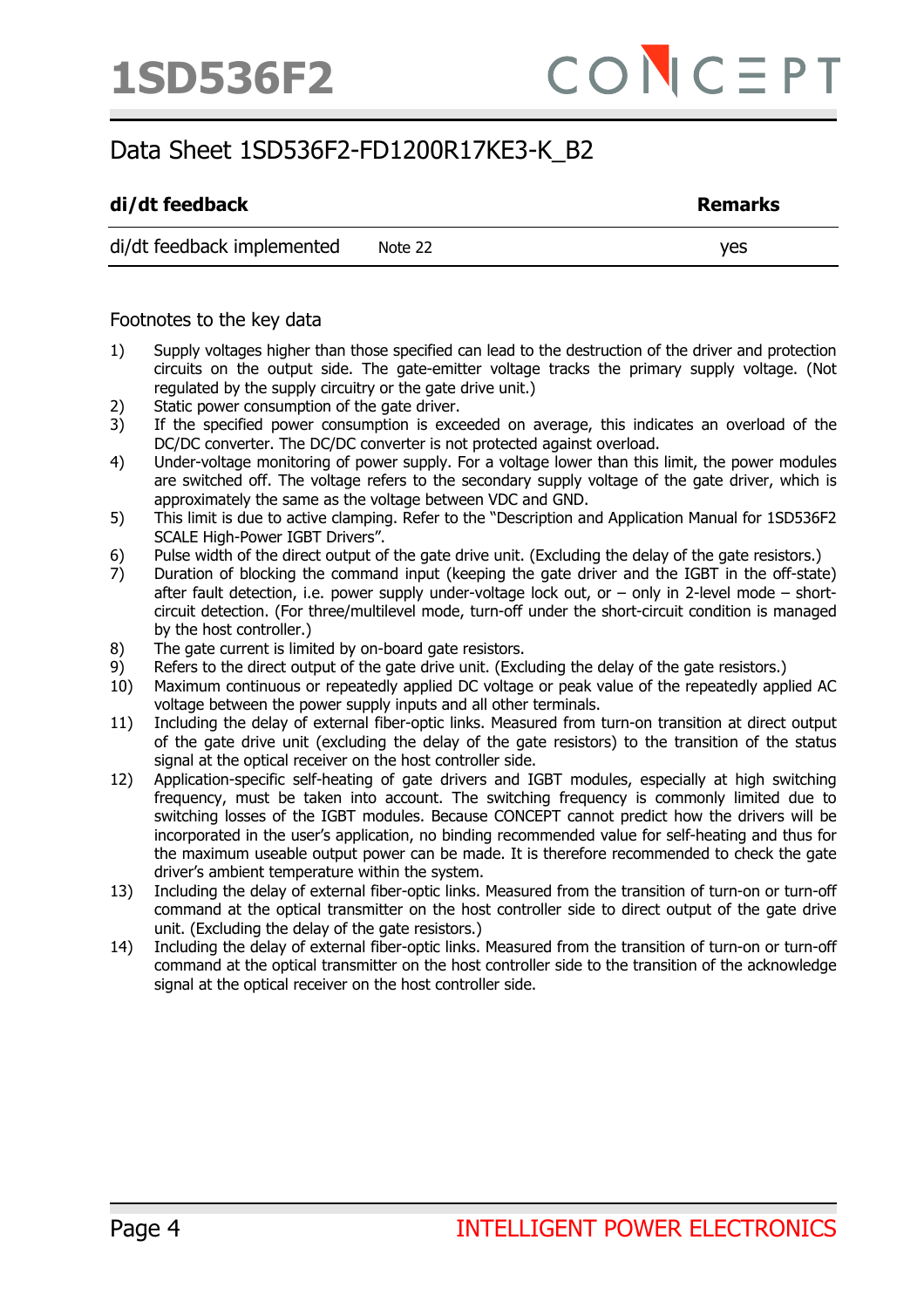- 15) The test voltage may be applied only once during one minute. It should be noted that with this (strictly speaking obsolete) test method, some (minor) damage occurs to the insulation layers due to the partial discharge. Consequently, this test is not performed at CONCEPT as a series test. In the case of repeated insulation tests (e.g. module test, equipment test, system test) the subsequent tests should be performed with a lower test voltage: the test voltage is reduced by 10% for each additional test. The more modern if more elaborate partial-discharge measurement is better suited than such test methods as it is almost entirely non-destructive.
- 16) The transceivers required at the host controller side are not delivered with the gate driver. It is recommended to use the same types as used in the gate driver. For product information refer to [www.IGBT-Driver.com/go/fiberoptics](http://www.igbt-driver.com/go/fiberoptics)
- 17) The customer-side connector is not supplied with the gate driver, but via FCI Inc. Recommended crimp contact housing: order code 65039-032; recommended crimp contacts: 5 pcs, order code 48236-002. Refer to [www.IGBT-Driver.com/go/fci](http://www.igbt-driver.com/go/fci)
- 18) The recommended transmitter current at the host controller is 30-35mA, suitable for plastic optic fibers with a length of less than 2.5 meters. Higher current may increase jitter or delay at turn-off.
- 19) The transmitter current at the gate driver is 30-35mA.
- 20) The recommended transmitter current at the host controller is 60mA.
- 21) The transmitter current at the gate driver is about 49mA.
- 22) With "yes", a di/dt feedback reduces the di/dt of the IGBT at turn-off. For more information refer to the "Description and Application Manual for 1SD536F2 SCALE High-Power IGBT Drivers". With "no", no di/dt feedback is implemented.

#### **Important Notice**

The data contained in this product data sheet is intended exclusively for technically trained staff. Handling all high-voltage equipment involves risk to life. Strict compliance with the respective safety regulations is mandatory!

Any handling of electronic devices is subject to the general specifications for protecting electrostatic-sensitive devices according to international standard IEC 747-1, Chapter IX or European standard EN 100015 (i.e. the workplace, tools, etc. must comply with these standards). Otherwise, this product may be damaged.

#### **Legal Disclaimer**

This data sheet specifies devices but cannot promise to deliver any specific characteristics. No warranty or guarantee is given  $-$  either expressly or implicitly  $$ regarding delivery, performance or suitability.

CT-Concept Technologie AG reserves the right to make modifications to its technical data and product specifications at any time without prior notice. The general terms and conditions of delivery of CT-Concept Technologie AG apply.